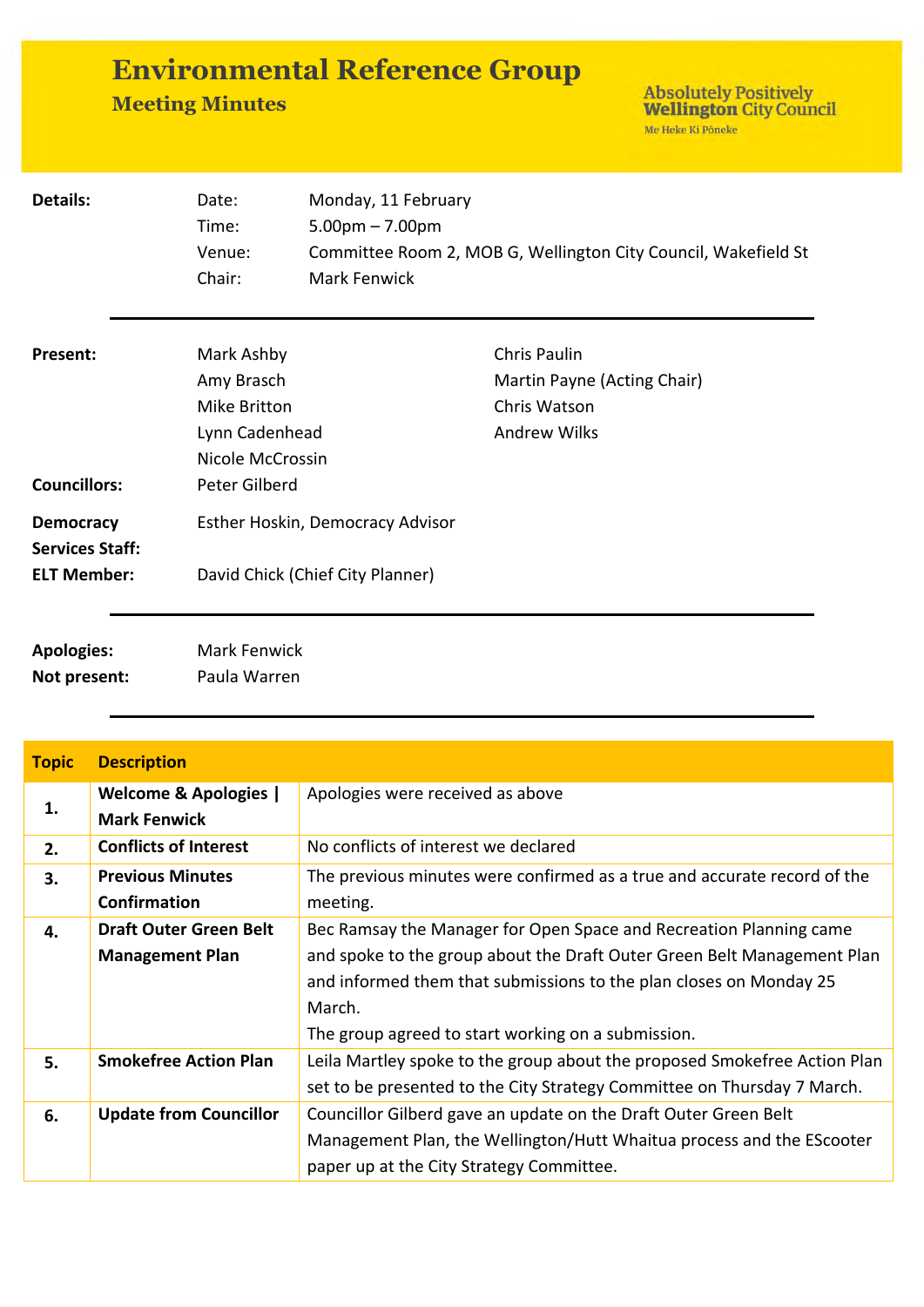|    |                                                                                                        | As this was Amy Brasch's last meeting Councillor Gilberd thanked her for<br>her excellent input into the Environmental Advisory Group and wished her<br>well. |
|----|--------------------------------------------------------------------------------------------------------|---------------------------------------------------------------------------------------------------------------------------------------------------------------|
| 7. | <b>Round table updates</b><br>from portfolio groups<br>Portfolio work/feedback<br>and general catch-up | The members gave a general updates on their portfolio's.                                                                                                      |
| 8. | <b>General Business</b>                                                                                | No general business matters were discussed.                                                                                                                   |
| 9. | <b>Next Agenda Due</b>                                                                                 | Monday 11 March 2019                                                                                                                                          |

**Actions:** The following tables the actions, responsibilities and deadlines from previous meetings

| <b>Action Points Arising at Previous Meetings</b> | <b>Responsibility Deadline</b> |         |
|---------------------------------------------------|--------------------------------|---------|
| 1. Use Loomio to develop portfolio principles     | All                            | Ongoing |